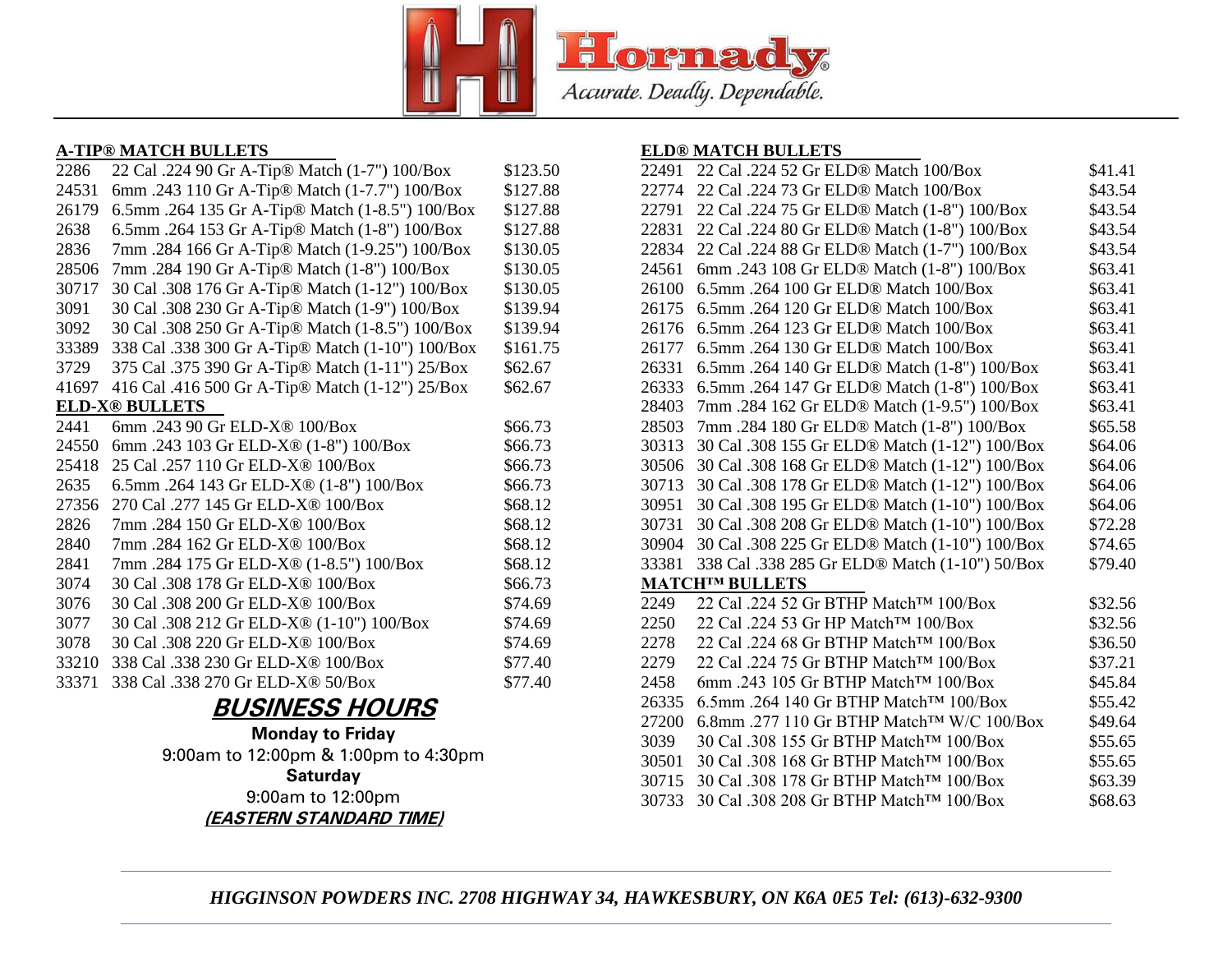

## **A-MAX® MATCH BULLETS**

| 30502 | 30 Cal .308 168 Gr A-MAX <sup>®</sup> Match (1-12") 100/Box | \$66.05 |
|-------|-------------------------------------------------------------|---------|
| 5165  | 50 Cal .510 750 Gr A-MAX® Match (1-15") 20/Box              | \$94.95 |
|       | <b>NTX® BULLETS</b>                                         |         |
|       | 17016 17 Cal .172 15.5 Gr NTX <sup>®</sup> 100/Box          | \$41.56 |
| 22000 | 20 Cal .204 24 Gr NTX® 100/Box                              | \$41.56 |
| 22240 | 22 Cal .224 35 Gr NTX <sup>®</sup> 100/Box                  | \$41.56 |
|       | <b>V-MAX® BULLETS</b>                                       |         |
|       | 21710 17 Cal .172 20 Gr V-MAX® 100/Box                      | \$34.02 |
| 17105 | 17 Cal .172 25 Gr V-MAX® 100/Box                            | \$34.02 |
| 22004 | 20 Cal .204 32 Gr V-MAX <sup>®</sup> 100/Box                | \$34.02 |
| 22006 | 20 Cal .204 40 Gr V-MAX <sup>®</sup> 100/Box                | \$34.02 |
| 2207  | 5.45 Cal .2215 60 Gr V-MAX <sup>®</sup> 100/Box             | \$35.98 |
| 22252 | 22 Cal .224 35 Gr V-MAX <sup>®</sup> 100/Box                | \$34.02 |
| 22241 | 22 Cal .224 40 Gr V-MAX <sup>®</sup> 100/Box                | \$34.02 |
| 22261 | 22 Cal .224 50 Gr V-MAX <sup>®</sup> 100/Box                | \$34.02 |
| 22265 | 22 Cal .224 53 Gr V-MAX <sup>®</sup> 100/Box                | \$34.02 |
| 22271 | 22 Cal .224 55 Gr V-MAX <sup>®</sup> 100/Box                | \$34.02 |
| 22272 | 22 Cal .224 55 Gr V-MAX <sup>®</sup> W/C 100/Box            | \$34.02 |
| 22281 | 22 Cal .224 60 Gr V-MAX <sup>®</sup> 100/Box                | \$34.84 |
| 22411 | 6mm.243 58 Gr V-MAX <sup>®</sup> 100/Box                    | \$38.95 |
| 22415 | 6mm .243 65 Gr V-MAX® 100/Box                               | \$41.68 |
| 22420 | 6mm.243 75 Gr V-MAX <sup>®</sup> 100/Box                    | \$44.03 |
| 22440 | 6mm.243 87 Gr V-MAX® 100/Box                                | \$45.40 |
| 22520 | 25 Cal .257 75 Gr V-MAX® 100/Box                            | \$44.50 |
| 22601 | 6.5mm .264 95 Gr V-MAX® 100/Box                             | \$53.86 |
| 22721 | 6.8mm/270 Cal .277 110 Gr V-Max® W/C 100/Box                | \$51.32 |
| 22810 | 7mm.284 120 Gr V-MAX® 100/Box                               | \$53.86 |
| 23010 | 30 Cal .308 110 Gr V-MAX® 100/Box                           | \$50.73 |

#### **WE ACCEPT: VISA, MASTERCARD & AMERICAN EXPRESS CREDIT CARDS**



## **TRADITIONAL VARMINT BULLETS**

| 2230  | 22 Cal .224 45 Gr SP (22 Hornet) 100/Box     | \$33.12 |
|-------|----------------------------------------------|---------|
| 2229  | 22 Cal .224 45 Gr HP (218 Bee) 100/Box       | \$33.46 |
| 2240  | 22 Cal .224 50 Gr SP SX® 100/Box             | \$26.95 |
| 2245  | 22 Cal .224 50 Gr SP 100/Box                 | \$26.62 |
| 2260  | 22 Cal .224 55 Gr SP SX® 100/Box             | \$26.95 |
| 2265  | 22 Cal .224 55 Gr SP 100/Box                 | \$26.62 |
| 2266  | 22 Cal .224 55 Gr SP W/C 100/Box             | \$26.62 |
| 2270  | 22 Cal .224 60 Gr SP 100/Box                 | \$28.16 |
| 2442  | 6mm.243 87 Gr BTHP 100/Box                   | \$42.17 |
| 3005  | 30 Cal .308 100 Gr SJ 100/Box                | \$31.89 |
| 3010  | 30 Cal .308 110 Gr SP 100/Box                | \$42.17 |
| 3020  | 30 Cal .308 130 Gr SP 100/Box                | \$50.83 |
|       | <b>SST® BULLETS</b>                          |         |
|       | 24532 6mm .243 95 Gr SST® 100/Box            | \$56.87 |
| 25522 | 25 Cal .257 117 Gr SST® 100/Box              | \$56.87 |
| 26173 | 6.5mm .264 123 Gr SST® 100/Box               | \$56.87 |
| 26202 | 6.5mm .264 129 Gr SST® 100/Box               | \$56.87 |
| 26302 | 6.5mm .264 140 Gr SST® 100/Box               | \$56.87 |
| 2716  | 6.8mm/270 Cal .277 120 Gr SST® 100/Box       | \$56.87 |
| 27302 | 270 Cal .277 130 Gr SST <sup>®</sup> 100/Box | \$56.87 |
| 27352 | 270 Cal .277 140 Gr SST® 100/Box             | \$56.87 |
| 27402 | 270 Cal .277 150 Gr SST® 100/Box             | \$56.87 |
| 28202 | 7mm.284 139 Gr SST® 100/Box                  | \$56.87 |
| 28302 | 7mm.284 154 Gr SST® 100/Box                  | \$60.91 |
| 28452 | 7mm.284 162 Gr SST® 100/Box                  | \$60.91 |
| 3019  | 30 Cal .308 125 Gr SST® 100/Box              | \$56.87 |
| 30302 | 30 Cal .308 150 Gr SST® 100/Box              | \$56.87 |
| 30303 | 30 Cal .308 150 Gr SST® (300 Savage) 100/Box | \$60.91 |
| 30452 | 30 Cal .308 165 Gr SST® 100/Box              | \$60.91 |
| 30702 | 30 Cal .308 180 Gr SST® 100/Box              | \$61.81 |
| 3142  | 7.62X39mm .310 123 Gr SST® 100/Box           | \$57.49 |
| 3233  | 8mm.323 170 Gr SST® 100/Box                  | \$60.46 |
| 33102 | 338 Cal .338 200 Gr SST® 100/Box             | \$76.02 |
| 33202 | 338 Cal .338 225 Gr SST® 100/Box             | \$76.02 |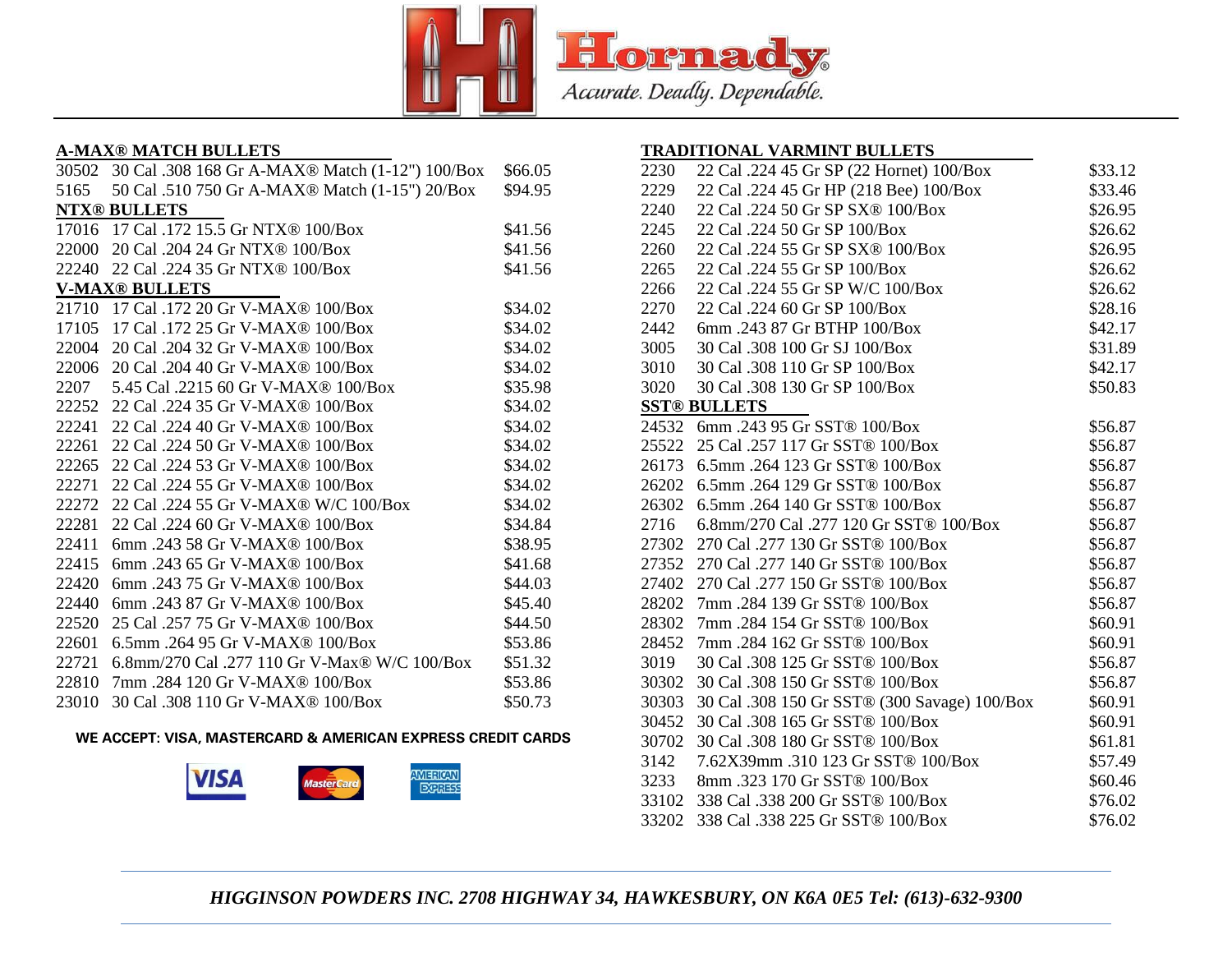

#### **SUB-X® BULLETS**

| 30730 30 Cal .308 190 Gr Sub-X <sup>®</sup> 100/Box      | \$61.54 |
|----------------------------------------------------------|---------|
| <b>ECX™ BULLETS</b>                                      |         |
| 224034 22 Cal .224 50 Gr ECX <sup>TM</sup> 50/Box        | \$49.01 |
| 263364 6.5mm .264 140 Gr ECX <sup>TM</sup> (1-8") 50/Box | \$66.93 |
| 28214 7mm .284 150 Gr ECXTM 50/Box                       | \$66.93 |
| 301944 30 Cal .308 125 Gr ECXTM 50/Box                   | \$66.93 |
| 304714 30 Cal .308 165 Gr ECXTM 50/Box                   | \$66.93 |
| 32314 8mm .323 180 Gr ECX <sup>™</sup> 50/Box            | \$70.84 |
| 35614 9.3 Cal .366 250 Gr ECX <sup>TM</sup> 50/Box       | \$74.75 |
| <b>CXTM BULLETS</b>                                      |         |
| 243704 6mm .243 80 Gr CXTM 50/Box                        | \$61.42 |
| 24444 6mm .243 90 Gr CX <sup>TM</sup> (1-8") 50/Box      | \$61.42 |
| 254104 25 Cal .257 90 Gr CXTM 50/Box                     | \$61.42 |
| 261104 6.5mm .264 120 Gr CX <sup>™</sup> 50/Box          | \$61.42 |
| 26178 6.5mm .264 130 Gr CX <sup>TM</sup> (1-8") 50/Box   | \$61.42 |
| 271904 6.8mm/270 Cal .277 100 Gr CX <sup>TM</sup> 50/Box | \$61.42 |
| 273704 270 Cal .277 130 Gr CX <sup>TM</sup> 50/Box       | \$61.42 |
| 282704 7mm .284 139 Gr CXTM 50/Box                       | \$61.42 |
| 28284 7mm .284 150 Gr CXTM 50/Box                        | \$65.23 |
| 301914 30 Cal .308 110 Gr CXTM 50/Box                    | \$61.42 |
| 304704 30 Cal .308 165 Gr CX <sup>TM</sup> 50/Box        | \$65.23 |
| 301934 30 Cal .308 180 Gr CX <sup>TM</sup> 50/Box        | \$67.50 |
| 30738 30 Cal .308 190 Gr CX <sup>TM</sup> (1-10") 50/Box | \$67.50 |
| 332704 338 Cal .338 185 Gr CXTM 50/Box                   | \$67.50 |
| 332014 338 Cal .338 225 Gr CXTM 50/Box                   | \$71.40 |
| 37084 375 Cal .375 250 Gr CXTM 50/Box                    | \$71.40 |
| <b>MONOFLEX® BULLETS</b>                                 |         |
| 30310 30 Cal .308 140 Gr Monoflex® (30-30 Win) 50/Box    | \$66.60 |
| 45010 45 Cal .458 250 Gr Monoflex® (45-70 Govt) 50/Box   | \$76.74 |



#### **FTX® RIFLE BULLETS**

| 2542  | 25 Cal .257 110 Gr FTX® 100/Box                   | \$51.22  |
|-------|---------------------------------------------------|----------|
| 2812  | 7mm.284 120 Gr FTX® 100/Box                       | \$61.03  |
| 3027  | 30 Cal .308 135 Gr FTX® 100/Box                   | \$62.32  |
| 30395 | 30 Cal .308 160 Gr FTX® (30-30 Win) 100/Box       | \$61.03  |
| 30396 | 30 Cal .308 160 Gr FTX® (308 Marlin Exp) 100/Box  | \$62.32  |
| 32005 | 32 Cal .321 165 Gr FTX® (32 Win SPL) 100/Box      | \$67.18  |
| 33104 | 338 Cal .338 200 Gr FTX® (338 Marlin Exp) 100/Box | \$81.41  |
| 3502  | 35 Cal .355 165 Gr FTX® (350 Legend) 100/Box      | \$62.32  |
| 35105 | 35 Cal .358 200 Gr FTX® 100/Box                   | \$76.13  |
| 4305  | 44 Cal .430 265 Gr FTX® (444 Marlin) 50/Box       | \$57.76  |
| 45201 | 45 Cal .452 250 Gr FTX® (450 Bushmaster) 50/Box   | \$56.63  |
| 45015 | 45 Cal .458 325 Gr FTX® (45-70 Govt) 50/Box       | \$59.47  |
|       | <b>INTERBOND® BULLETS</b>                         |          |
| 24539 | 6mm. 243 85 Gr Interbond $\&$ 100/Box             | \$97.67  |
| 25419 | 25 Cal .257 110 Gr Interbond® 100/Box             | \$105.68 |
| 26209 | 6.5mm .264 129 Gr Interbond® 100/Box              | \$109.02 |
| 27309 | 270 Cal .277 130 Gr Interbond® 100/Box            | \$109.02 |
| 27409 | 270 Cal .277 150 Gr Interbond® 100/Box            | \$114.12 |
| 28209 | 7mm.284 139 Gr Interbond® 100/Box                 | \$109.02 |
| 28309 | 7mm.284 154 Gr Interbond® 100/Box                 | \$114.36 |
| 30309 | 30 Cal .308 150 Gr Interbond® 100/Box             | \$114.36 |
| 30459 | 30 Cal .308 165 Gr Interbond® 100/Box             | \$115.37 |
| 30709 | 30 Cal .308 180 Gr Interbond® 100/Box             | \$118.62 |
| 33209 | 338 Cal .338 225 Gr Interbond® 100/Box            | \$132.47 |
|       | <b>FMJ RIFLE BULLETS</b>                          |          |
| 2267  | 22 Cal .224 55 Gr FMJ-BT W/C 100/Box              | \$20.03  |
| 3017  | 30 Cal .308 110 Gr FMJ 100/Box                    | \$40.04  |
| 30196 | 30 Cal .308 125 Gr FMJ 100/Box                    | \$41.39  |
| 3037  | 30 Cal .308 150 Gr FMJ-BT 100/Box                 | \$41.39  |
| 3131  | 303 Cal .3105 174 Gr FMJ-BT 100/Box               | \$61.87  |
|       |                                                   |          |

**~All prices are subject to change~**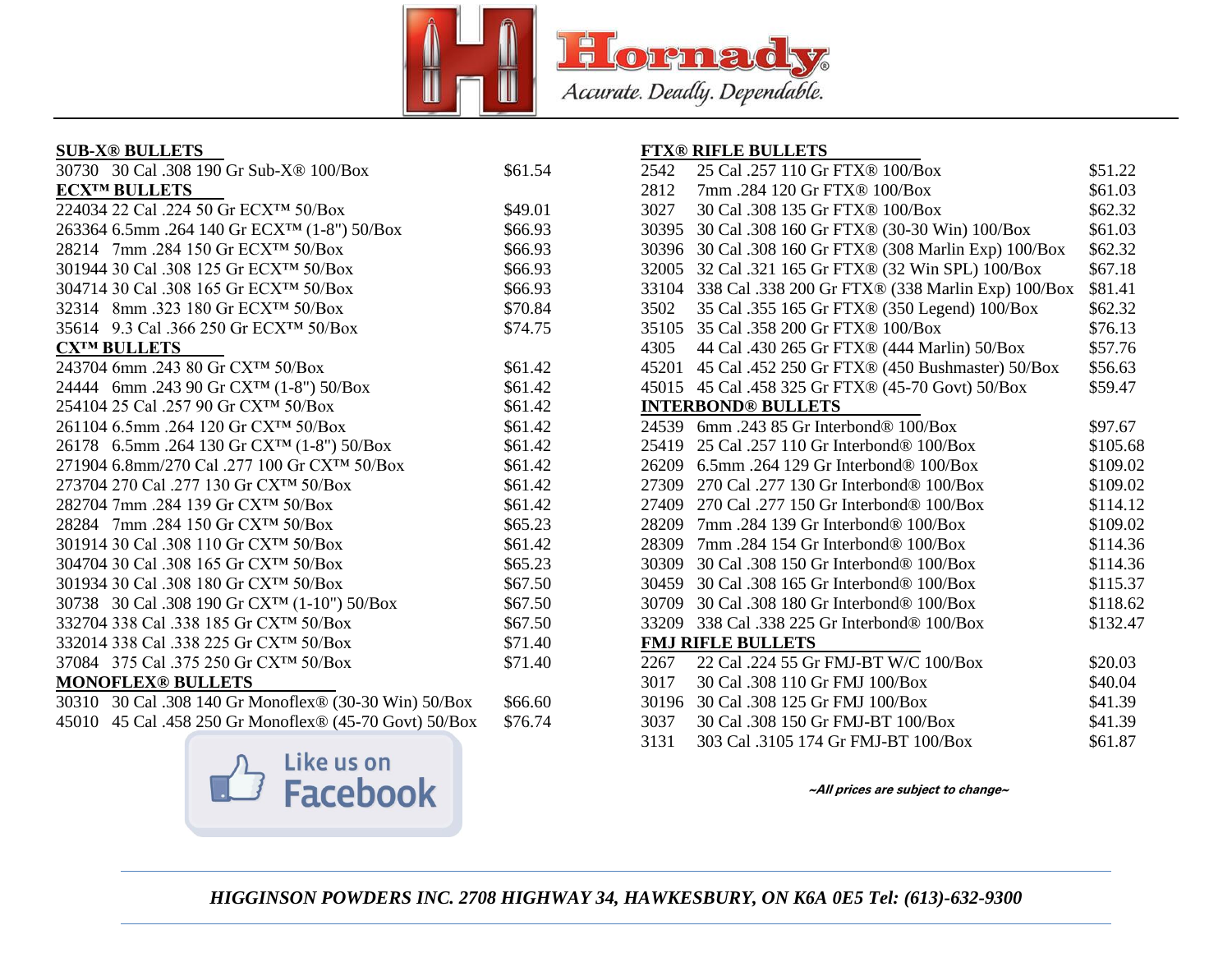

## **TRADITIONAL RIFLE BULLETS**

| 2453  | 6mm .243 100 Gr BTSP Interlock® 100/Box      | \$43.95 |
|-------|----------------------------------------------|---------|
| 2510  | 25 Cal .257 60 Gr FP 100/Box                 | \$46.25 |
| 2550  | 25 Cal .257 117 Gr RN Interlock® 100/Box     | \$50.81 |
| 2552  | 25 Cal .257 117 Gr BTSP Interlock® 100/Box   | \$50.32 |
| 2620  | 6.5mm .264 129 Gr SP Interlock® 100/Box      | \$52.20 |
| 2630  | 6.5mm .264 140 Gr SP Interlock® 100/Box      | \$52.76 |
| 2640  | 6.5mm .264 160 Gr RN Interlock® 100/Box      | \$70.33 |
| 2730  | 270 Cal .277 130 Gr SP Interlock® 100/Box    | \$50.32 |
| 2735  | 270 Cal .277 140 Gr BTSP Interlock® 100/Box  | \$51.75 |
| 2740  | 270 Cal .277 150 Gr SP Interlock® 100/Box    | \$51.75 |
| 2820  | 7mm.284 139 Gr SP Interlock® 100/Box         | \$51.75 |
| 2825  | 7mm.284 139 Gr BTSP Interlock® 100/Box       | \$51.75 |
| 2830  | 7mm .284 154 Gr SP Interlock® 100/Box        | \$51.75 |
| 2845  | 7mm.284 162 Gr BTSP Interlock® 100/Box       | \$54.46 |
| 2850  | 7mm.284 175 Gr SP Interlock® 100/Box         | \$64.41 |
| 30192 | 30 Cal .308 125 Gr HP 100/Box                | \$57.92 |
| 3035  | 30 Cal .308 150 Gr RN Interlock® 100/Box     | \$51.75 |
| 3031  | 30 Cal .308 150 Gr SP Interlock® 100/Box     | \$48.07 |
| 3033  | 30 Cal .308 150 Gr BTSP Interlock® 100/Box   | \$50.61 |
| 3040  | 30 Cal .308 165 Gr SP Interlock® 100/Box     | \$53.47 |
| 3045  | 30 Cal .308 165 Gr BTSP Interlock® 100/Box   | \$52.96 |
| 3060  | 30 Cal .308 170 Gr FP Interlock® 100/Box     | \$51.75 |
| 3075  | 30 Cal .308 180 Gr RN Interlock® 100/Box     | \$57.61 |
| 3070  | 30 Cal .308 180 Gr SP Interlock® 100/Box     | \$54.05 |
| 3072  | 30 Cal .308 180 Gr BTSP Interlock® 100/Box   | \$57.61 |
| 3090  | 30 Cal .308 220 Gr RN Interlock® 100/Box     | \$66.32 |
| 3140  | 7.62X39mm .310 123 Gr SP Interlock® 100/Box  | \$50.20 |
| 3120  | 303 Cal .312 150 Gr SP Interlock® 100/Box    | \$51.75 |
| 3130  | 303 Cal .312 174 Gr RN Interlock® 100/Box    | \$56.63 |
| 3210  | 32 Cal .321 170 Gr FP Interlock® 100/Box     | \$52.96 |
| 3232  | 8mm.323 150 Gr SP Interlock® 100/Box         | \$55.30 |
| 3235  | 8mm .323 170 Gr RN Interlock® 100/Box        | \$60.85 |
| 3236  | 8mm .323 195 Gr SP Interlock® 100/Box        | \$78.85 |
| 3320  | 338 Cal .338 225 Gr SP-RP Interlock® 100/Box | \$82.45 |
|       |                                              |         |

## **TRADITIONAL RIFLE BULLETS (CONTINUED)**

| 3330  | 338 Cal .338 250 Gr RN Interlock® 100/Box          | \$104.98 |
|-------|----------------------------------------------------|----------|
| 3335  | 338 Cal .338 250 Gr SP-RP Interlock® 100/Box       | \$95.13  |
| 3501  | 35 Cal .355 170 Gr SP Interlock® (350 Leg) 100/Box | \$53.49  |
| 3515  | 35 Cal .358 200 Gr RN Interlock® 100/Box           | \$68.65  |
| 3510  | 35 Cal .358 200 Gr SP Interlock® 100/Box           | \$85.49  |
| 3520  | 35 Cal .358 250 Gr SP-RP Interlock® 100/Box        | \$94.31  |
| 3560  | 9.3mm .366 286 Gr SP-RP Interlock® 50/Box          | \$55.85  |
| 3711  | 375 Cal .375 270 Gr SP-RP Interlock® 50/Box        | \$52.88  |
| 41051 | 405 Cal .411 300 Gr SP Interlock® (405 Win) 50/Box | \$64.49  |
| 45204 | 45 Cal .452 245 Gr SP Interlock® (450 Bush) 50/Box | \$52.47  |
| 4500  | 45 Cal .458 300 Gr HP Interlock® 50/Box            | \$42.99  |
| 4503  | 45 Cal .458 350 Gr FP Interlock® 50/Box            | \$61.36  |
| 4502  | 45 Cal .458 350 Gr RN Interlock® 50/Box            | \$61.36  |
|       | <b>DANGEROUS GAMETM BULLETS</b>                    |          |
| 3565  | 9.3mm .366 300 Gr DGS® 50/Box                      | \$90.20  |
| 37214 | 375 Cal .375 300 Gr DGX® Bonded 50/Box             | \$95.58  |
| 3727  | 375 Cal .375 300 Gr DGS® 50/Box                    | \$90.20  |
| 41044 | 400 Cal .410 400 Gr DGX® Bonded 50/Box             | \$117.44 |
| 4103  | 400 Cal .410 400 Gr DGS® 50/Box                    | \$112.05 |
| 41694 | 416 Cal .416 400 Gr DGX® Bonded 50/Box             | \$114.12 |
| 4167  | 416 Cal .416 400 Gr DGS® 50/Box                    | \$108.69 |
| 42404 | 423 Cal .423 400 Gr DGX® Bonded 50/Box             | \$134.07 |
| 4241  | 423 Cal .423 400 Gr DGS® 50/Box                    | \$126.00 |
| 45034 | 45 Cal .458 480 Gr DGX® (450 Nitro Exp) 50/Box     | \$148.73 |
| 45033 | 45 Cal .458 480 Gr DGS® (450 Nitro Exp) 50/Box     | \$132.63 |
| 45054 | 45 Cal .458 500 Gr DGX® Bonded 50/Box              | \$134.07 |
| 4507  | 45 Cal .458 500 Gr DGS® 50/Box                     | \$117.02 |
| 47474 | 470 Cal .474 500 Gr DGX® Bonded 50/Box             | \$161.14 |
| 4748  | 470 Cal .474 500 Gr DGS® 50/Box                    | \$147.68 |
| 5050  | 50 Cal .505 525 Gr DGX® (505 Gibbs) 50/Box         | \$168.60 |
| 5051  | 50 Cal .505 525 Gr DGS® (505 Gibbs) 50/Box         | \$168.60 |
| 51504 | 50 Cal .510 570 Gr DGX® Bonded 50/Box              | \$160.94 |
| 5155  | 50 Cal .510 570 Gr DGS® 50/Box                     | \$153.30 |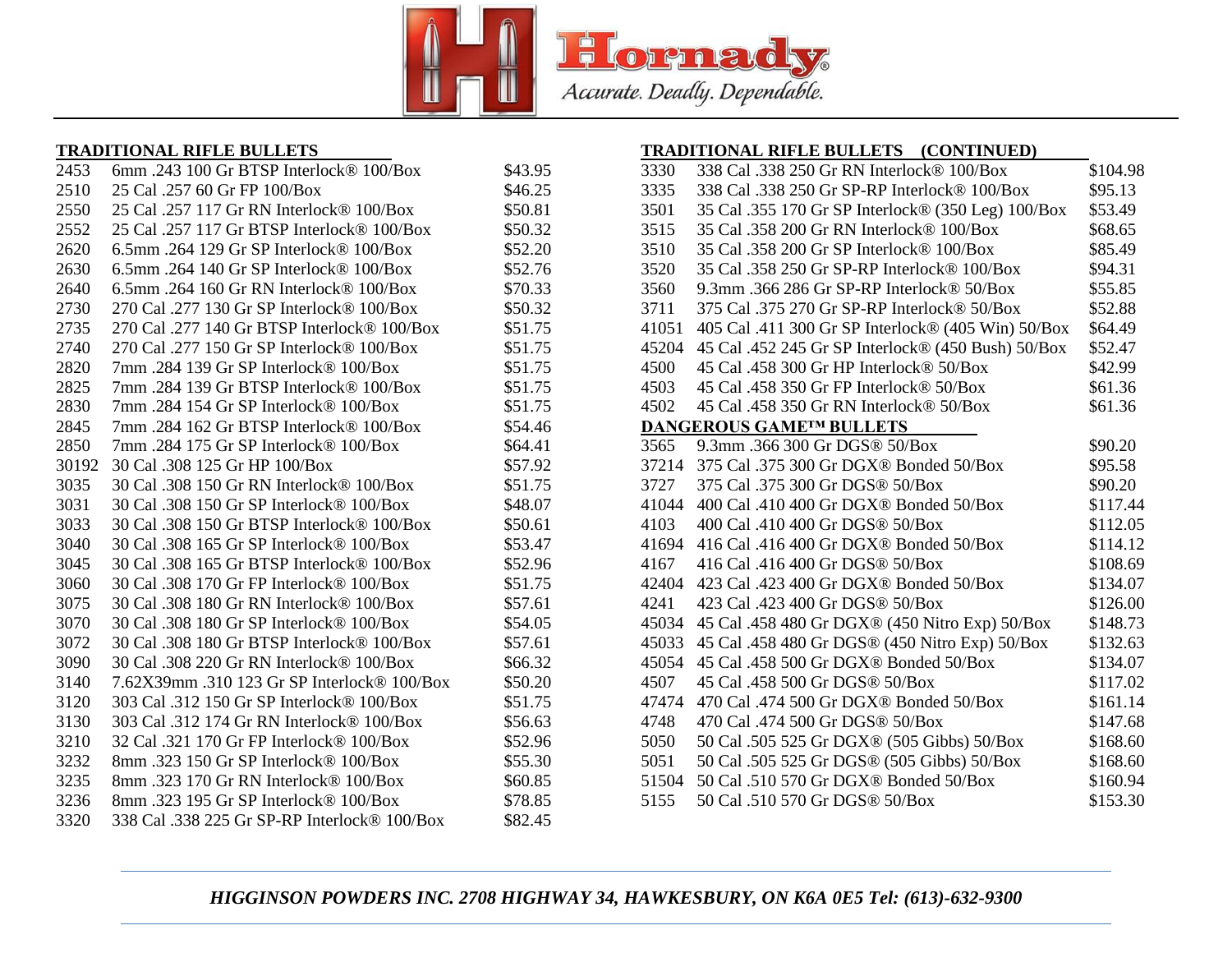

| <b>FTX® PISTOL BULLETS</b>                            |          |
|-------------------------------------------------------|----------|
| 35745 38 Cal .357 140 Gr FTX® 100/Box                 | \$52.96  |
| 44105 44 Cal .430 225 Gr FTX® 100/Box                 | \$65.29  |
| 45215 45 Cal .452 200 Gr FTX® (460 S&W Mag) 50/Box    | \$55.13  |
| 45218 45 Cal .452 225 Gr FTX® (45 Colt) 100/Box       | \$65.29  |
| 50 Cal .500 300 Gr FTX® (500 S&W Mag) 50/Box<br>50102 | \$63.90  |
| <b>FMJ PISTOL BULLETS</b>                             |          |
| 35557 9mm .355 115 Gr FMJ-RN 100/Box                  | \$25.56  |
| 40047 10mm .400 180 Gr FMJ-FP 100/Box                 | \$34.30  |
| 400471 10mm .400 180 Gr FMJ-FP (500)                  | \$162.92 |
| 45177 45 Cal .451 230 Gr FMJ-RN 100/Box               | \$42.23  |
| 451771 45 Cal .451 230 Gr FMJ-RN (500)                | \$200.59 |
| <b>TRADITIONAL PISTOL BULLETS</b>                     |          |
| 31000 30 Cal .309 90 Gr XTP® 100/Box                  | \$34.30  |
| 32 Cal .312 85 Gr XTP® 100/Box<br>32050               | \$34.30  |
| 32 Cal .312 100 Gr XTP® 100/Box<br>32070              | \$34.30  |
| 9mm .355 90 Gr XTP® 100/Box<br>35500                  | \$34.30  |
| 9mm .355 115 Gr XTP® 100/Box<br>35540                 | \$34.30  |
| 9mm .355 124 Gr XTP® 100/Box<br>35571                 | \$35.74  |
| 9mm .355 147 Gr XTP® 100/Box<br>35580                 | \$38.40  |
| 35700<br>38 Cal .357 110 Gr XTP® 100/Box              | \$34.30  |
| 38 Cal .357 125 Gr XTP® 100/Box<br>35710              | \$34.30  |
| 38 Cal .357 125 Gr FP-XTP® 100/Box<br>35730           | \$35.74  |
| 38 Cal .357 140 Gr XTP® 100/Box<br>35740              | \$39.04  |
| 38 Cal .357 158 Gr XTP® 100/Box<br>35750              | \$39.04  |
| 38 Cal .357 158 Gr FP-XTP® 100/Box<br>35780           | \$39.04  |
| 38 Cal .357 180 Gr XTP® 100/Box<br>35771              | \$42.72  |
| 10mm .400 155 Gr XTP® 100/Box<br>40000                | \$42.72  |
| 10mm .400 180 Gr XTP® 100/Box<br>40040                | \$43.81  |
| 10mm .400 200 Gr XTP® 100/Box<br>40060                | \$45.90  |
| 41 Cal .410 210 Gr XTP® 100/Box<br>41000              | \$51.12  |
| 44 Cal .430 180 Gr XTP® 100/Box<br>44050              | \$45.90  |
| 44100 44 Cal .430 200 Gr XTP® 100/Box                 | \$45.90  |
| 44 Cal .430 240 Gr XTP® 100/Box<br>44200              | \$50.79  |

44 Cal .430 300 Gr XTP® 50/Box \$31.46

|       | 45100 45 Cal .451 185 Gr XTP® 100/Box          | \$45.36 |
|-------|------------------------------------------------|---------|
| 45140 | 45 Cal .451 200 Gr XTP® 100/Box                | \$47.19 |
|       | 45160 45 Cal .451 230 Gr XTP® 100/Box          | \$47.19 |
|       | 45220 45 Cal .452 240 Gr XTP® MagTM 100/Box    | \$64.92 |
|       | 45200 45 Cal .452 250 Gr XTP® 100/Box          | \$51.53 |
|       | 45230 45 Cal .452 300 Gr XTP® 50/Box           | \$33.24 |
|       | 45235 45 Cal .452 300 Gr XTP® Mag™ 50/Box      | \$39.49 |
| 50101 | 50 Cal .500 300 Gr XTP® MagTM (50 AE) 50/Box   | \$79.20 |
| 50100 | 50 Cal .500 350 Gr XTP® MagTM (500 S&W) 50/Box | \$75.49 |
|       | <b>FRONTIER® LEAD PISTOL BULLETS</b>           |         |
| 10208 | 38 Cal .358 148 Gr HBWC 250/Box                | \$47.60 |
|       | 10408 38 Cal .358 158 Gr SWC 300/Box           | \$53.39 |
|       | 10428 38 Cal .358 158 Gr SWC-HP 300/Box        | \$58.80 |
| 10508 | 38 Cal .358 158 Gr LRN 300/Box                 | \$58.80 |
| 12458 | 45 Cal .454 255 Gr FP Cowboy™ 200/Box          | \$74.12 |
|       | <b>GAS CHECKS</b>                              |         |
| 7010  | 22 Cal Gas Checks 1000/Box                     | \$55.50 |
| 7020  | 6mm Gas Checks 1000/Box                        | \$61.63 |
| 7030  | 25 Cal Gas Checks 1000/Box                     | \$58.33 |
| 7040  | 6.5mm Gas Checks 1000/Box                      | \$61.79 |
| 7050  | 270 Cal Gas Checks 1000/Box                    | \$64.25 |
| 7060  | 7mm Gas Checks 1000/Box                        | \$72.50 |
| 7070  | 30 Cal Gas Checks 1000/Box                     | \$66.11 |
| 7080  | 32 Cal/8mm Gas Checks 1000/Box                 | \$71.29 |
| 7090  | 338 Cal Gas Checks 1000/Box                    | \$67.50 |
| 7110  | 35 Cal Gas Checks 1000/Box                     | \$59.15 |
| 7120  | 375 Cal Gas Checks 1000/Box                    | \$74.79 |
| 7125  | 416 Cal Gas Checks 1000/Box                    | \$88.15 |
| 7140  | 45 Cal Gas Checks 1000/Box                     | \$84.54 |
|       | <b>BUSINESS HOURS</b>                          |         |

**Monday to Friday** 9:00am to 12:00pm & 1:00pm to 4:30pm (EST) **Saturday** 9:00am to 12:00pm (EST)